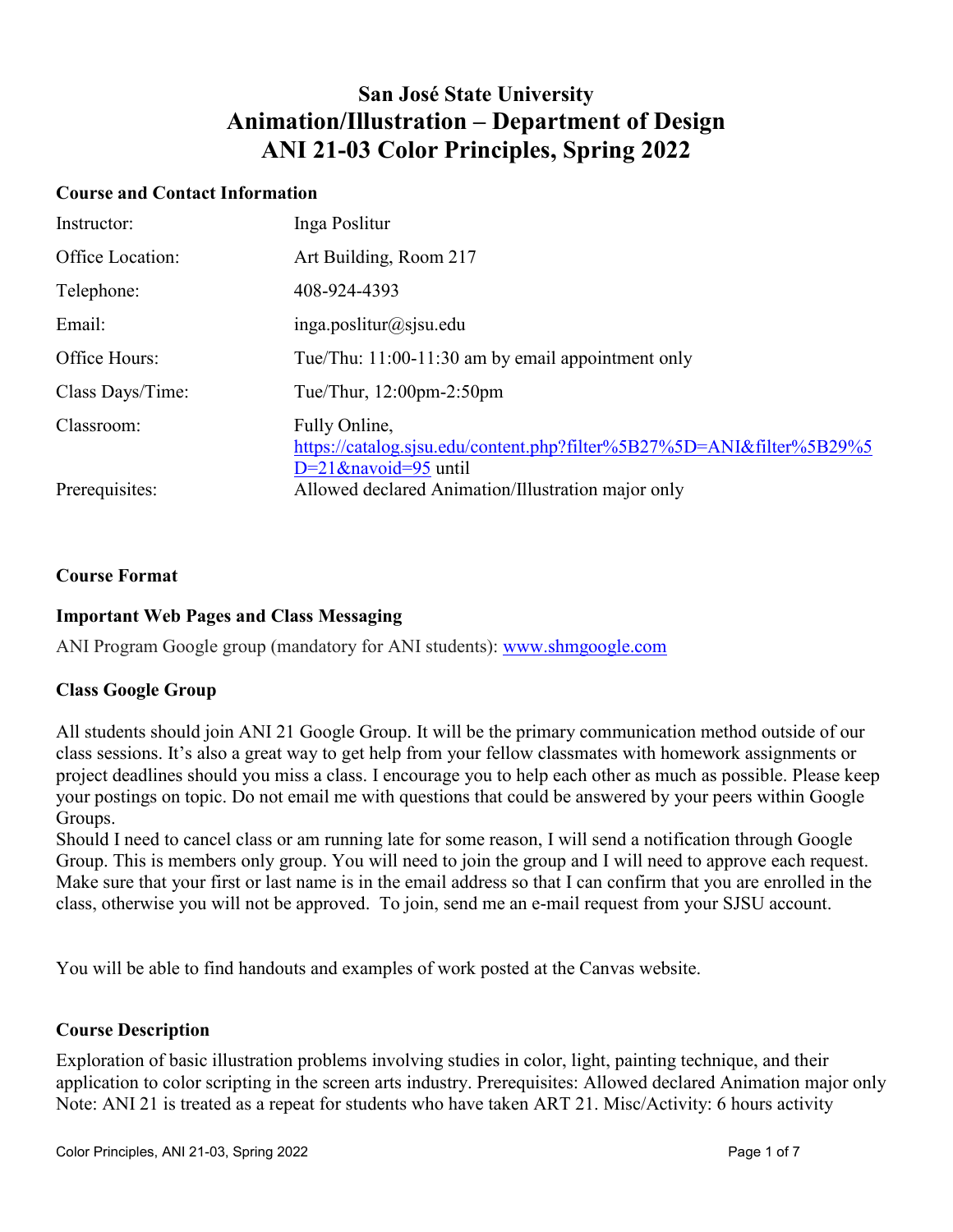## **Course Goals**

- Develop the ability to identify values and value shifts for painting.
- Learn to see color in temperature, warm, cool, neutral.
- Familiarize the student with process of painting and constant practice.
- Encourage the student to see color in class and out of classroom.
- Familiarize the student with traditional painting and industry application of painting

## **Course Learning Outcomes (CLO)**

Color Principles will focus on the understanding of color and light to enable you to create believable, painted illustrations. Students will learn the importance of judging values and using color temperature. To understand how color and light works, the class will paint different lighting situations from life, photos and memory.

For many students, this will be a departure from using dry media and you will gain an understanding of how to apply a wet medium. Students are expected to work in class on assigned projects and will receive supporting instruction in the form of demonstrations, slide lectures and critiques. There will be painted projects, as well as weekly homework assignments that reinforce what has been taught in class.

Upon successful completion of this course, students will be able to:

- 1. At the end of the course, students will gain an understanding of how to see and use color to create imagery.
- 2. Students will learn to recognize color temperature and value shifts through the process of painting from observation.

#### **Required Texts/Readings**

#### **Textbook**

No required textbook, but books listed below are highly recommended.

#### **Other Readings**

Color and Light: A Guide for the Realist Painter, by James Gurney ISBN-13: 978-0740797712

Vision and Art: The Biology of Seeing, by Margaret Livingstone & David Hubel ISBN-13: 978-0810995543

Bright Earth: Art and the Invention of Color, by Philip Ball ISBN-13: 978-0226036281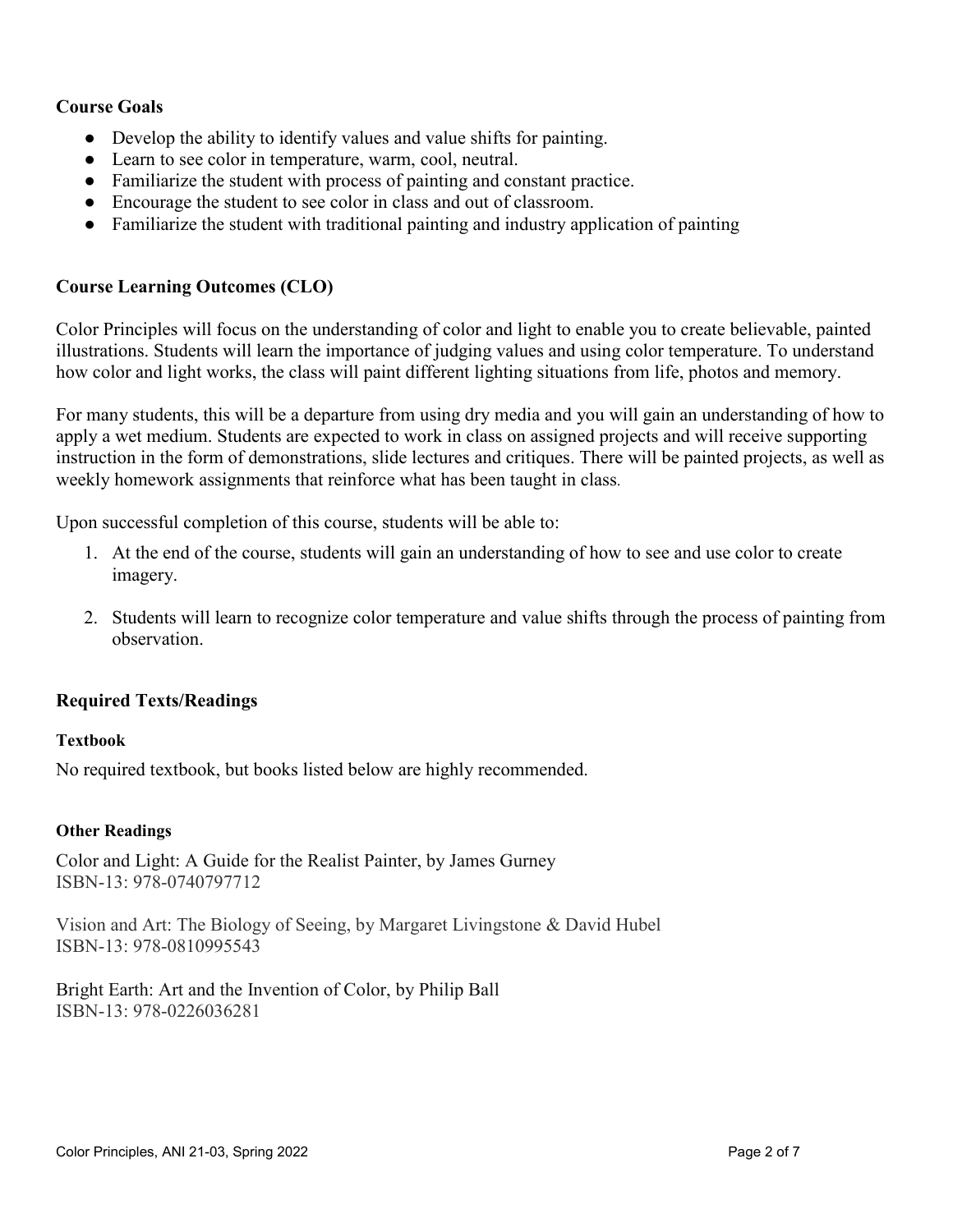#### **Other technology requirements / equipment / material**

This introductory course to painting, color and observation of light will be using the water-based painting medium of gouache. The materials list can be found on the Canvas website and will be discussed during the first class meeting.

## **Course Requirements and Assignments**

"Success in this course is based on the expectation that students will spend, for each unit of credit, a minimum of 45 hours over the length of the course (normally three hours per unit per week) for instruction, preparation/studying, or course related activities, including but not limited to internships, labs, and clinical practice. Other course structures will have equivalent workload expectations as described in the syllabus."

The majority of course requirements are projects that are technical in application to gain a proficient use in color. The beginning assignment consists of a 10 step-value scale to accurately discern how to create the illusion of light in a visual image. After gaining a foundation in implementing a value structure to construct a visual image, the use of color is added through assignments such as a color wheel, complementary color scale and color grid. From here, the course will observe the effects of "warm and cool color" temperature and replicate it in a painted project. Besides homework and critiques that reinforce projects throughout the semester a sketchbook of weekly painting is also required to practice observing color and light from nature.

#### **Final Examination or Evaluation**

The final project is a set of two still lives, painted form observation and the photo reference. The student will use the same image for both paintings, but implement four different color palettes. This project is due during the scheduled final exam schedule generated by the university.

#### **Grading Information Policy**

- **a.**
- Students will be graded first and foremost on the quality of their work. You are expected to complete and turn in each assignment on the due date specified here or in class. By turning in work late or unfinished, you will automatically receive a lower or failing grade.
- It is understandable that each student will have a different level of skill and experience. Those who have elementary skills are expected to work hard and show progress to achieve satisfactory results. Making a sincere effort to learn and improve over the semester will be taken into consideration when calculating final grades.

#### **b. Project Weight Breakdown**

- Projects 55% (painting/drawing)
- Final project  $10\%$
- Homework 20%
- Class participation 15%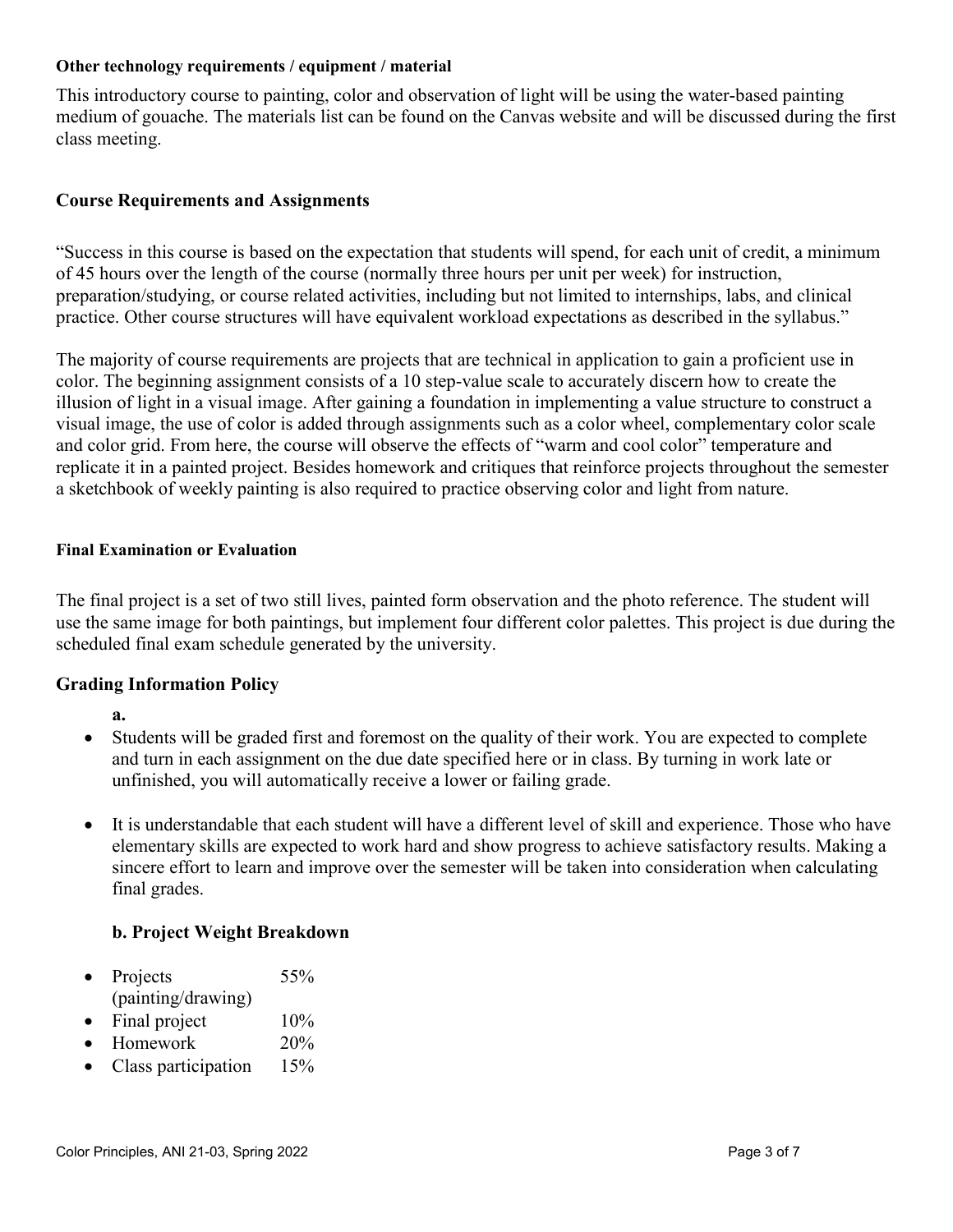## **c. Late Policy**

There are no make-up assignments. All assignments must be completed on the due date specified. Work not completed on the due date will be assigned a failing grade. Late work will be accepted only if prior arrangements have been made with the instructor. Students must make these arrangements a minimum of 24 hours before the due date. Please note that emails and voicemail messages do not constitute a prior arrangement.

A grades indicate excellent work. B grades indicate above average work. C grades indicate average work. D grades indicate below average work. F grades are failing.

A plus =  $100\%$  to 97%  $A = 96\%$  to 93% A minus =  $92\%$  to  $90\%$ B plus =  $89\%$  to  $87\%$  $B = 86\%$  to 83% B minus =  $82\%$  to  $80\%$ C plus =  $79\%$  to  $77\%$  $C = 76\%$  to 73% C minus  $= 72\%$  to 70% D plus =  $69\%$  to  $67\%$  $D = 66\%$  to 63% D minus =  $62\%$  to  $60\%$  $F = 59\%$  to 0%

## **Classroom Protocol**

#### **Class Participation**

• Students are expected to join Zoom class on time and conduct themselves in a professional manner. Your class participation will be assessed on your attention and contribution to one-on-one and group critiques and on how you spend your time in class, working on assignments.

#### **Animation/Illustration Program Policies**

- Students must arrive to class on time with materials ready to work.
- Cell phones must be silenced.
- Private conversations during lectures and class discussions are not permitted.
- No checking email or using laptops for activities unrelated to the class.
- No playing personal audio through speakers, use headphones only.
- Be courteous to others, keep private conversations quiet.
- Clean the sinks if you use them for your project clean ups. Do not discard paints in the sink. Do not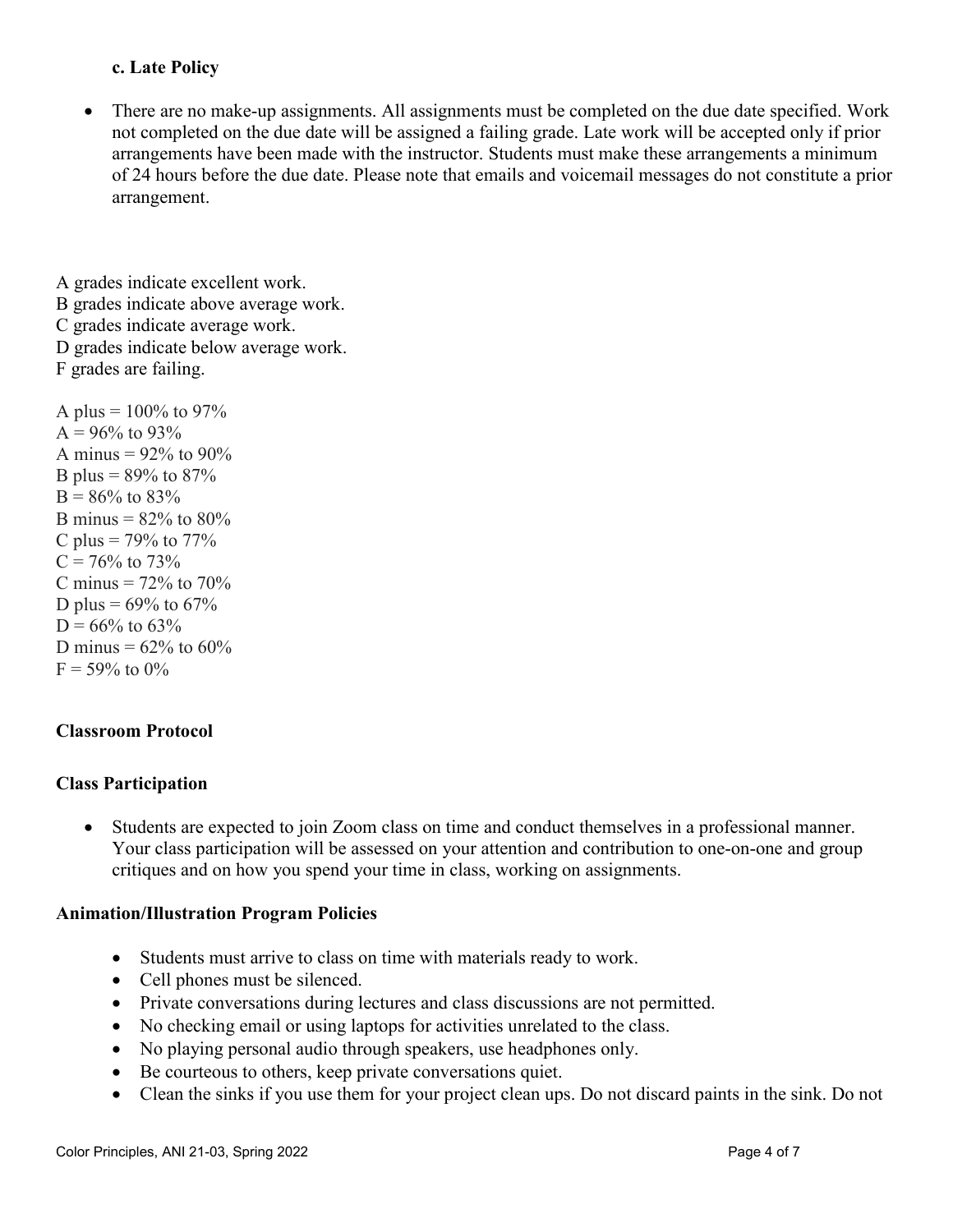discard paper towels on the floor, even if you are working at home! Your parents will NOT be happy if the sink will clog.

## **Academic Integrity policy (Academic Senate Policy F15-7)**

"The University's Academic Integrity policy, located at [http://www.sjsu.edu/senate/docs/S07-2.pdf,](http://www.sjsu.edu/senate/docs/S07-2.pdf) requires you to be honest in all your academic course work. Faculty members are required to report all infractions to the Office of Student Conduct and Ethical Development. The Student Conduct and Ethical Development website is available a[thttps://www.sjsu.edu/studentconduct/](https://www.sjsu.edu/studentconduct/)

Instances of academic dishonesty will not be tolerated by the Animation/Illustration program. Cheating on exams, plagiarism, presenting the work of another as your own, or the use of another person's ideas without giving proper credit will result in AUTOMATIC EXPULSION FROM AND FAILURE OF THE COURSE, with possible expulsion from the Animation/Illustration Major. A second offense will result in IMMEDIATE EXPULSION from the Animation/Illustration Major.

This includes but is not limited to copying someone else's imagery, altering someone else's imagery, altering a pre-existing 3D model, tracing or copying animation, and submitting someone else's notes for a grade.

## **University Policies**

Per University Policy S16-9 *(http://www.sjsu.edu/senate/docs/S16-9.pdf)*, relevant information to all courses, such as academic integrity, accommodations, dropping and adding, consent for recording of class, etc. is available on Office of Graduate and Undergraduate Programs' Syllabus Information web page at http://www.sjsu.edu/gup/syllabusinfo/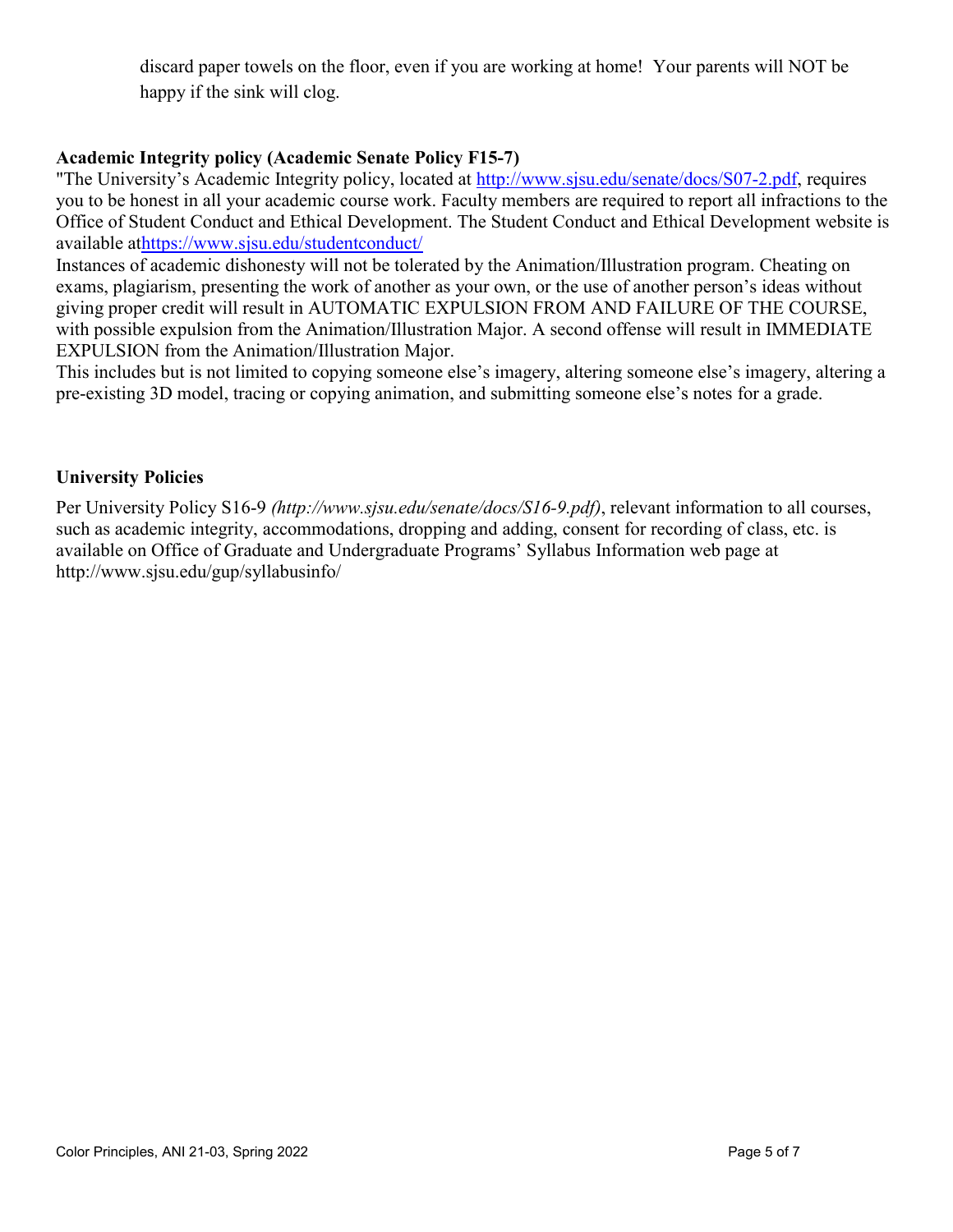# **Course Number / ANI 21-03 Color Principles, Spring Semester, Course Schedule**

The course schedule is subject to change or adjustments with fair notice. Notice will be given verbally in class or through the class Yahoo Group.

| Week           | Date  | <b>Topics, Readings, Assignments, Deadlines</b>                              |
|----------------|-------|------------------------------------------------------------------------------|
| $\mathbf{1}$   | 1/27  | Introduction to understanding value & light.                                 |
| $\overline{2}$ | 02/01 | (30) One value shape studies                                                 |
| $\overline{2}$ | 02/03 | B&W Value scale due                                                          |
| 3              | 02/08 | <b>Critiques and Revisions</b>                                               |
| 3              | 02/10 | (20) Four value shape studies                                                |
| $\overline{4}$ | 02/15 | <b>Critiques and Revisions</b>                                               |
| $\overline{4}$ | 02/17 | Limited palettes; Warm & cool color temperature. (15) B&W still life studies |
| 5              | 02/22 | <b>Critiques and Revisions</b>                                               |
| 5              | 2/24  | Color grids; Ultramarine & Burnt Sienna grid due                             |
| 6              | 03/01 | <b>Critiques and Revisions</b>                                               |
| 6              | 03/03 | (2) Still life studies. Warm & cool Palette                                  |
| $\overline{7}$ | 3/08  | <b>Critiques and Revisions</b>                                               |
| $\tau$         | 3/10  | Color wheel due                                                              |
| 8              | 3/15  | <b>Critiques and Revisions</b>                                               |
| 8              | 3/17  | Color studies and exploration                                                |
| 9              | 3/22  | <b>Critiques and Revisions</b>                                               |
| 9              | 3/24  | Color grid                                                                   |
| 10             | 3/29  | <b>Spring Recess</b>                                                         |
| 10             | 3/31  | <b>Spring Recess</b>                                                         |
| 11             | 4/05  | Critiques and Revisions                                                      |
| 11             | 4/07  | Color grid due                                                               |
| 12             | 4/12  | Introduction to Landscape painting. Color complement scale due               |
| 12             | 4/14  | <b>Critiques and Revisions</b>                                               |
| 13             | 4/19  | <b>Critiques and Revisions</b>                                               |

## **Course Schedule**